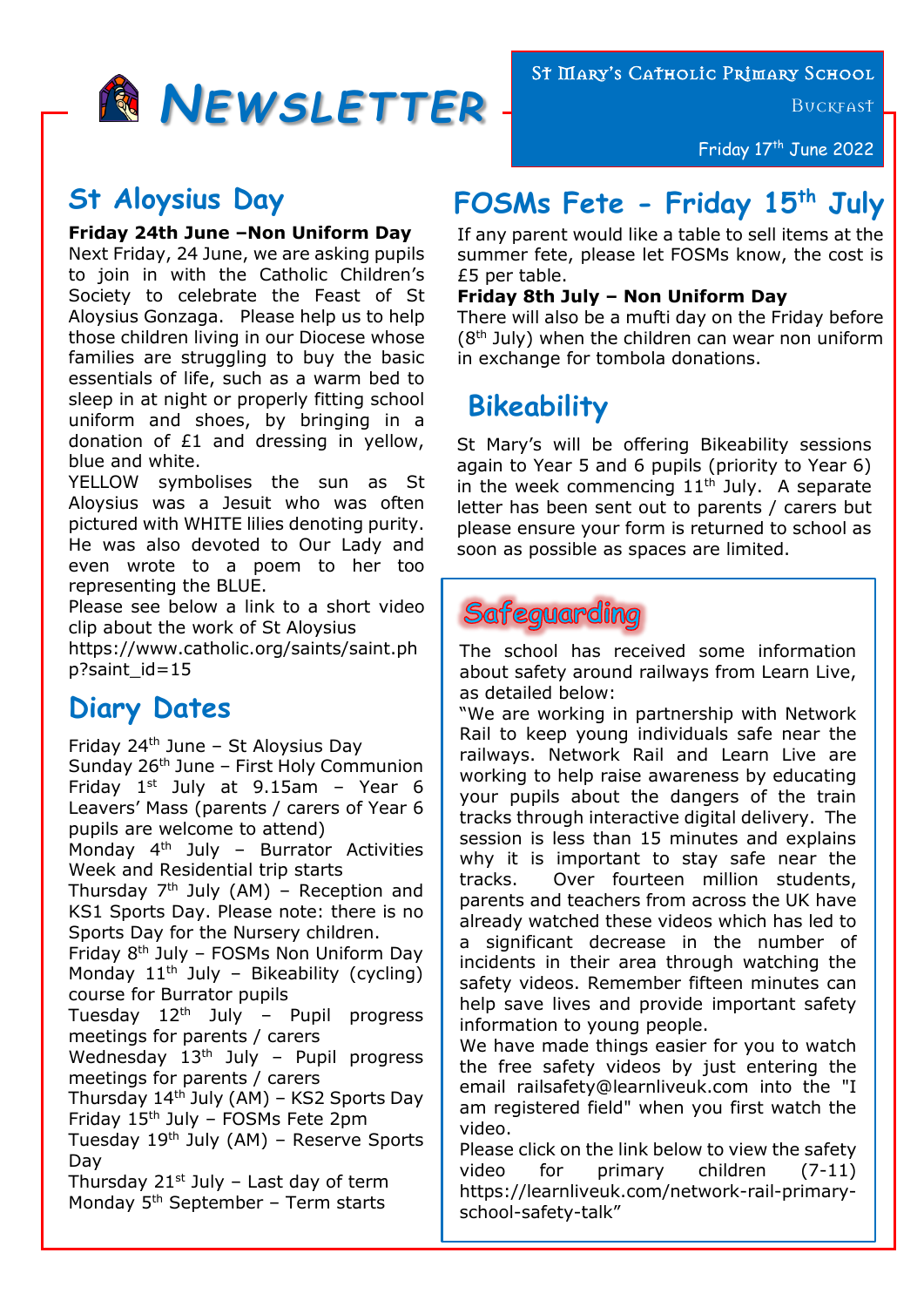

The school subscribes to a weekly booklet called "The Wednesday Word" that can be accessed on our website or via the following link:

#### https://www.paperturn-

```
view.com/uk/wednesday-
word/calm?pid=MTA101634&v=31.12
```
This week's chosen word is 'nourish'. To nourish means to feed and grow. In this Sunday's Gospel, before he fed the 5,000 Jesus looked up to heaven, said the blessing, broke the bread and shared it. Today, the priest does the same thing through Mass. Just as we eat bread to nourish the body, Jesus nourishes the soul. Who else could we thank for nourishing us? Maybe parents / carers, teachers, priests, family members or friends. Which people could we nourish this week and how might we do this? It could be through encouraging someone, giving someone in our family a hug, helping someone or giving to charity.

For this week's prayer, perhaps you could say grace before a meal. These are the two prayers we use in school:

Bless us O God as we sit together, Bless the food we eat today. Bless the hands that made the food, Bless us O God, Amen

#### Or

For what we are about to receive, may the Lord make us truly thankful. Amen

## **Pokémon Club**

We will no longer be running Pokémon Club in school this term. However, we have been informed that there is a Pokémon Club held at St Andrew's in Buckfastleigh, every Saturday between 10.30 and 12.30, which is free to go to, if the children are interested.

## **Shared Liturgy**

Four schools named after St Mary (St Mary's in Poole, Wool, Marnhull and Buckfast) from our Academy Trust took part in a shared a livestreamed liturgy yesterday morning around the theme of St Mary. Some of our Pupil Chaplains represented Buckfast.

Congratulations and thank you to Ruby, Leon, Riley W, Courtney and Madeleine who did a fantastic job of speaking confidently and clearly in front of so many people!



## **Fairtrade**

Following the focus on Fairtrade over the past few years, this year St Mary's is hoping to achieve the Fair Achiever Award. Some of our Year 6 pupils are working with Mrs Kerswell on this project and will be talking to children in school about it over the next few weeks.

## **PE Day Change**

#### **Fernworthy and Burrator only**

Now that KS2 are having swimming lessons each Wednesday. Fernworthy only need to wear PE kit to school on Tuesdays and Burrator only on Thursdays.

#### **Attendance**

Here are the attendance figures for the past week:

| Meldon              | 75.25% |
|---------------------|--------|
| Venford             | 95.50% |
| Avon                | 91.88% |
| Fernworthy          | 96.13% |
| <b>Burrator</b>     | 97.86% |
| <b>Whole school</b> |        |
| <b>This week</b>    | 90.61% |
| Year to date        | 93.81% |
|                     |        |

#### **9 th – 16th June 2022**